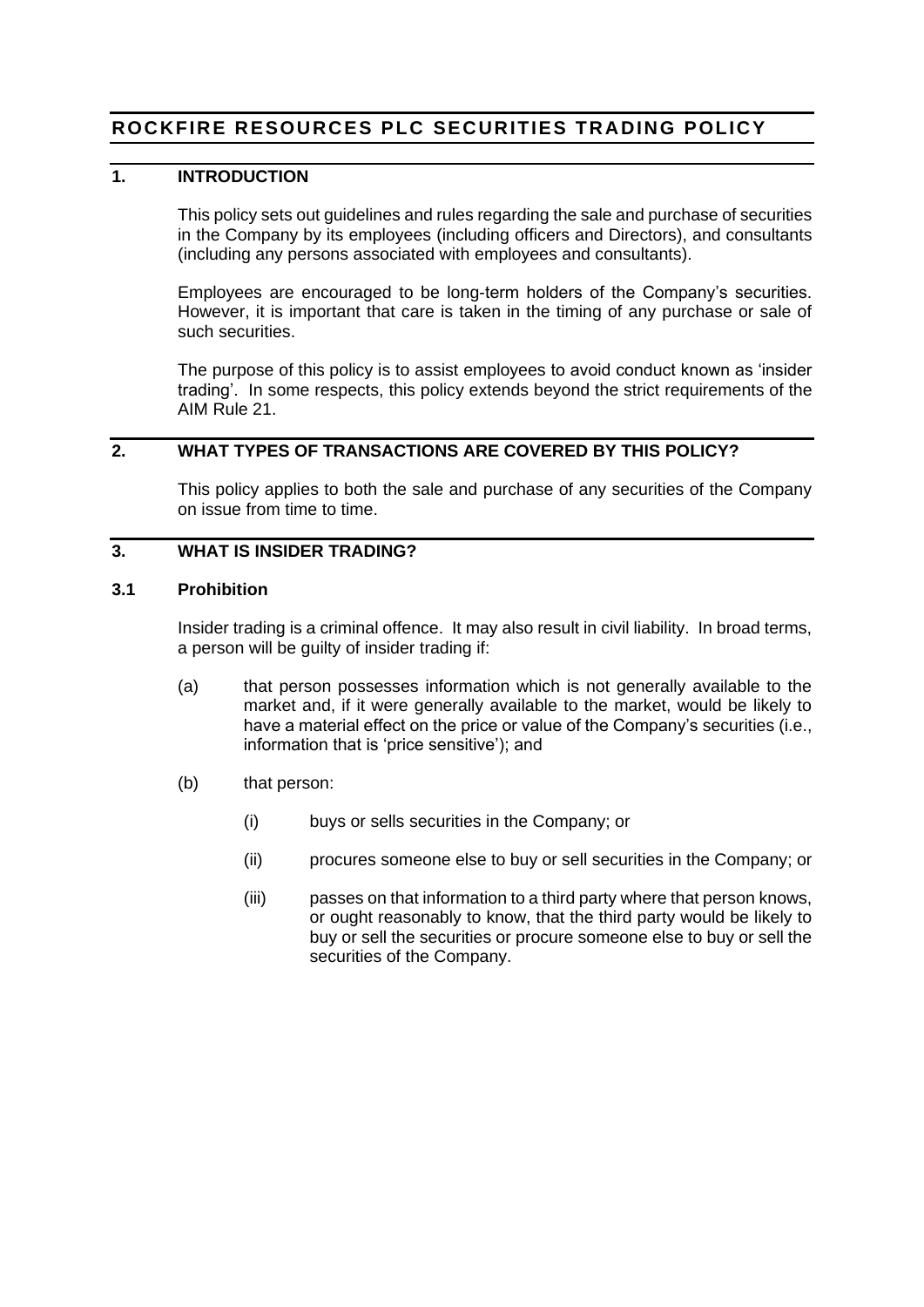### **3.2 Examples**

To illustrate the prohibition described above, the following are possible examples of price sensitive information which, if made available to the market, may be likely to materially affect the price of the Company's securities:

- (a) the Company considering a major acquisition or disposal;
- (b) the threat of major litigation against the Company;
- (c) the Company's revenue and profit or loss results materially exceeding (or falling short of) the market's expectations;
- (d) a material change in financial circumstances;
- (e) a management or business restructuring proposal;
- (f) a share issue proposal;
- (g) an agreement or option to acquire an interest in a material mining tenement, or to enter into a material joint venture or farm-in or farm-out arrangement in relation to a mining tenement; and
- (h) significant discoveries, exploration results, or changes in reserve/resource estimates from mining tenements in which the Company has an interest.

### **3.3 Dealing through third parties**

The insider trading prohibition extends to dealings by individuals through nominees, agents or other associates, such as family members, family trusts and family companies (**Associates**).

#### **3.4 Information however obtained**

It does not matter how or where the person obtains the information; it does not have to be obtained from the Company to constitute inside information.

### **3.5 Employee share schemes**

The prohibition does not apply to acquisitions of shares or options by employees made under employee share or option schemes, nor does it apply to the acquisition of shares as a result of the exercise of options under an employee option scheme. However, the prohibition does apply to the sale of shares acquired under an employee share scheme and also to the sale of shares acquired following the exercise of an option granted under an employee option scheme.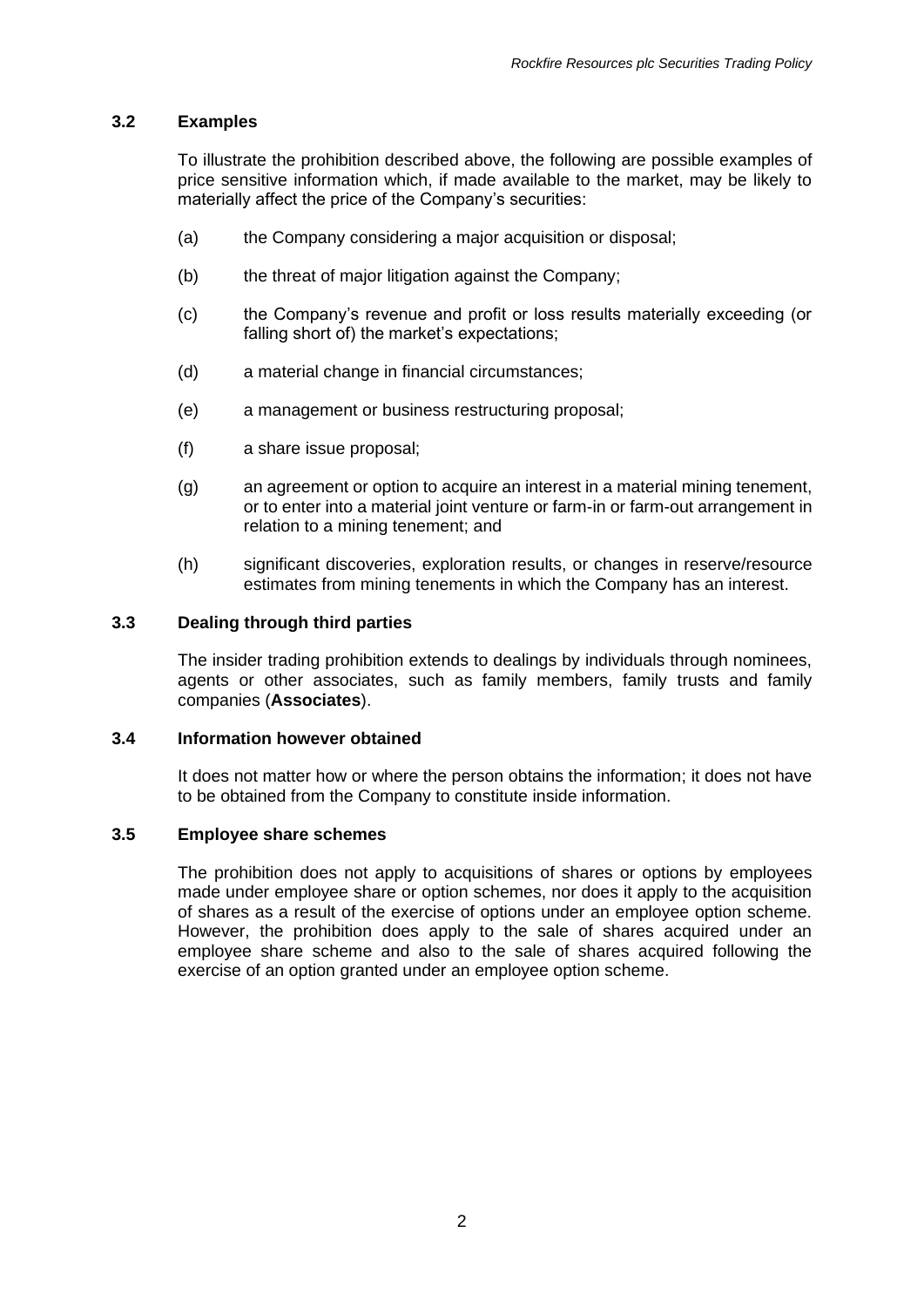# **4. GUIDELINES FOR TRADING IN THE COMPANY'S SECURITIES**

#### <span id="page-2-0"></span>**4.1 General rule**

Employees must not, except in exceptional circumstances deal in securities of the Company during the following periods:

(a) 30 days prior to, and 48 hours after the release of the Company's Annual Financial and Half-year Financial Reports; and

#### (the **Closed Periods**).

The Company may at its discretion vary this rule in relation to particular Closed Periods by general announcement to all employees either before or during the Closed Periods. However, if member of employees is in possession of price sensitive information which is not generally available to the market, then he or she must not deal in the Company's securities at any time.

#### **4.2 No short-term trading in the Company's securities**

Employees should never engage in short-term trading of the Company's securities except for the exercise of options where the shares will be sold shortly thereafter.

### **4.3 Securities in other companies**

Buying and selling securities of other companies with which the Company may be dealing is prohibited where an individual possesses information which is not generally available to the market and is "price sensitive". For example, where an individual is aware that the Company is about to sign a major agreement with another company, they should not buy securities in either the Company or the other company.

### **4.4 Exceptions**

- (a) Employees may at any time:
	- (i) acquire ordinary shares in the Company by conversion of securities giving a right of conversion to ordinary shares;
	- (ii) acquire Company securities under a bonus issue made to all holders of securities of the same class;
	- (iii) acquire Company securities under a dividend reinvestment, or topup plan that is available to all holders or securities of the same class;
	- (iv) acquire, or agree to acquire or exercise options under a Company Share Option Plan;
	- (v) withdraw ordinary shares in the Company held on behalf of the employee in an employee share plan where the withdrawal is permitted by the rules of that plan;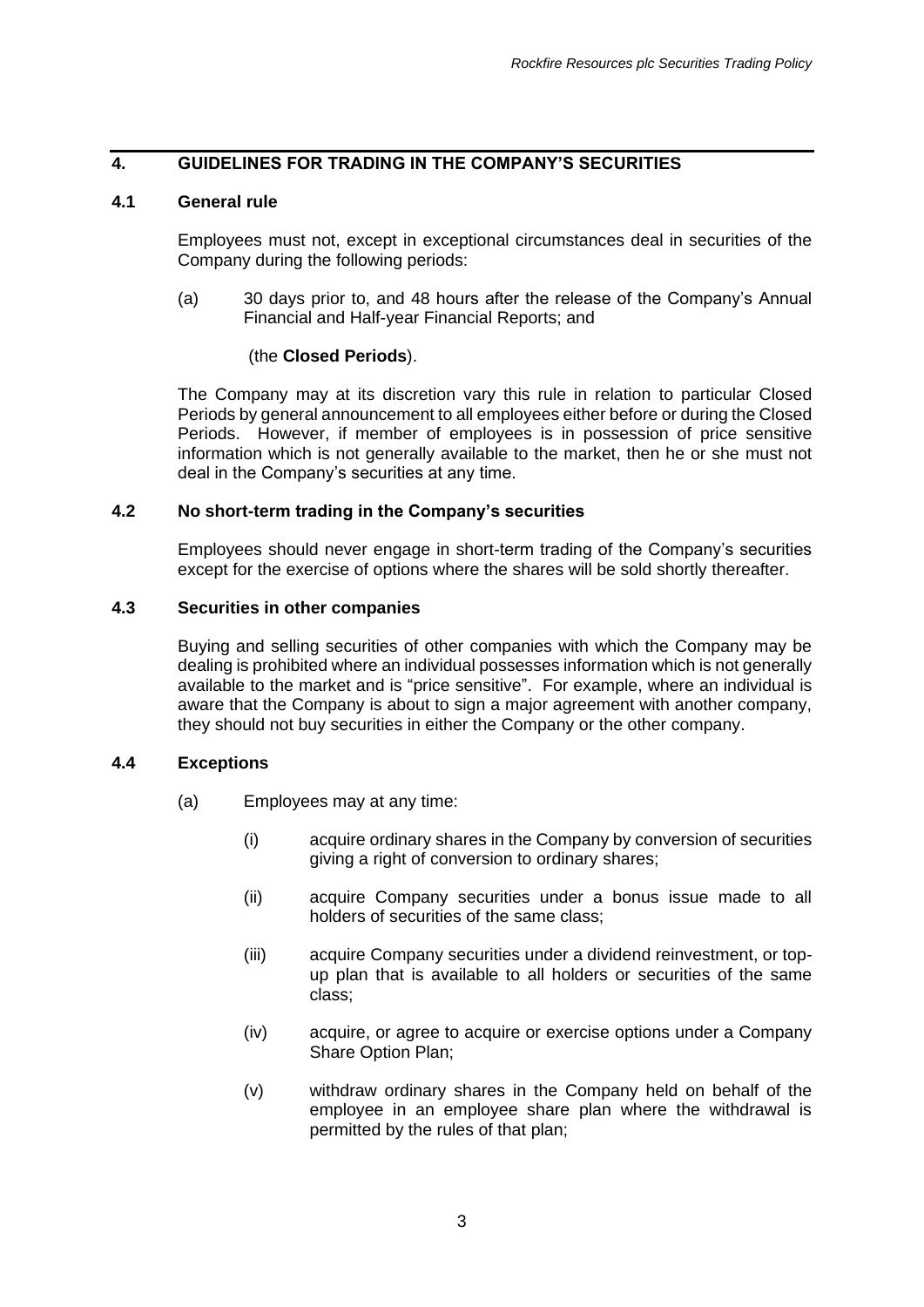- (vi) acquire ordinary shares in the Company as a result of the exercise of options held under an employee option scheme;
- (vii) transfer securities of the Company already held into a superannuation fund or other saving scheme in which the restricted person is a beneficiary;
- (viii) make an investment in, or trade in units of, a fund or other scheme (other than a scheme only investing in the securities of the Company) where the assets of the fund or other scheme are invested at the discretion of a third party;
- (ix) where a restricted person is a trustee, trade in the securities of the Company by that trust, provided the restricted person is not a beneficiary of the trust and any decision to trade during a prohibited period is taken by the other trustees or by the investment managers independently of the restricted person;
- (x) undertake to accept, or accept, a takeover offer;
- (xi) trade under an offer or invitation made to all or most of the security holders, such as a rights issue, a security purchase plan, a dividend or distribution reinvestment plan and an equal access buy-back, where the plan that determines the timing and structure of the offer has been approved by the Board. This includes decisions relating to whether or not to take up the entitlements and the sale of entitlements required to provide for the take up of the balance of entitlements under a renounceable pro rata issue;
- (xii) dispose of securities of the Company resulting from a secured lender exercising their rights, for example, under a margin lending arrangement;
- (xiii) exercise (but not sell securities following exercise) an option or a right under an employee incentive scheme, or convert a convertible security, where the final date for the exercise of the option or right, or the conversion of the security, falls during a prohibited period or the Company has had a number of consecutive prohibited periods and the restricted person could not reasonably have been expected to exercise it at a time when free to do so; or
- (xiv) trade under a non-discretionary trading plan for which prior written clearance has been provided in accordance with procedures set out in this policy.
- (b) In respect of any share or option plans adopted by the Company, it should be noted that it is not permissible to provide the exercise price of options by selling the shares acquired on the exercise of these options unless the sale of those shares occurs outside the periods specified in paragraph [4.1.](#page-2-0)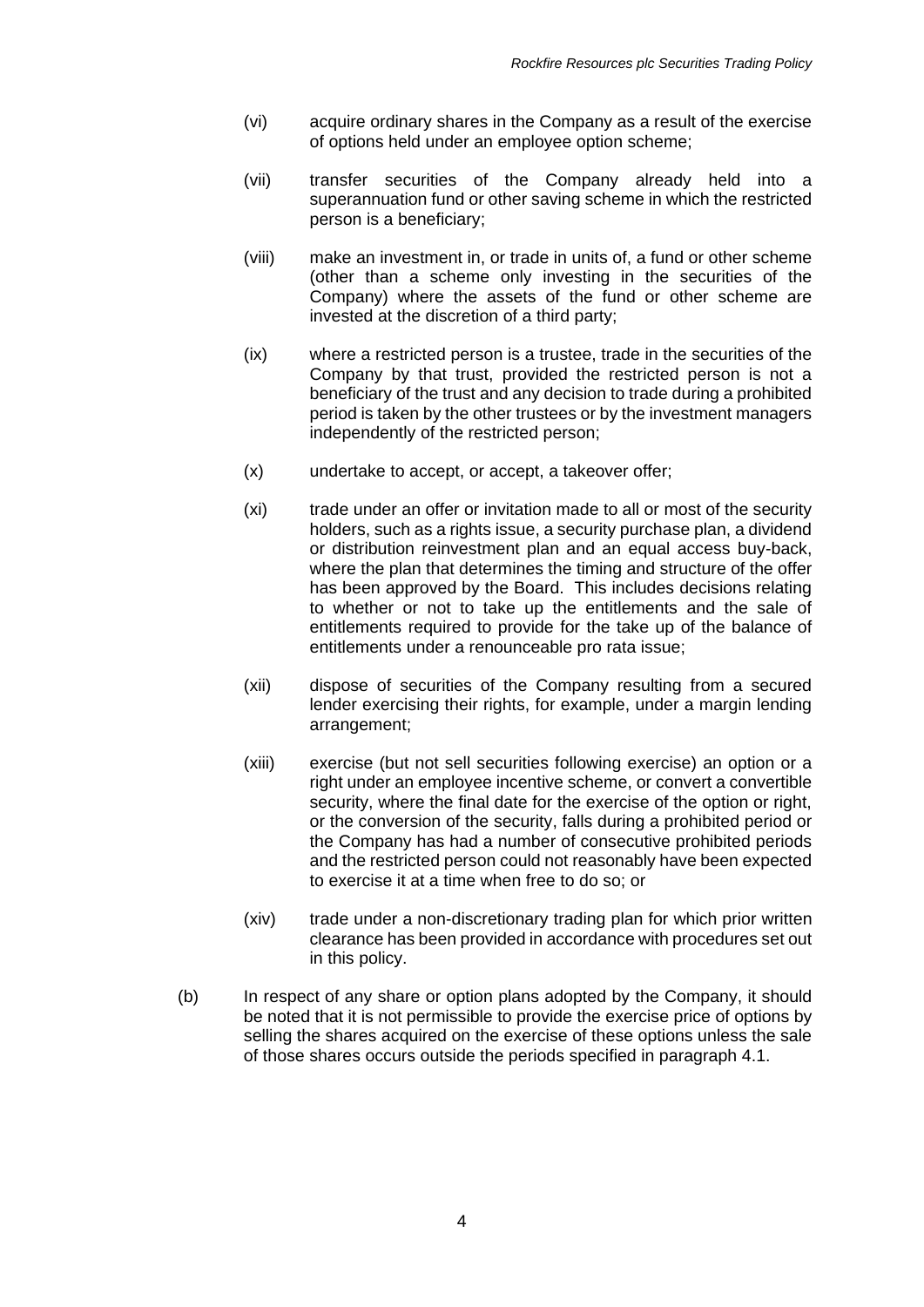Were this to occur at a time when the person possessed inside information, then the sale of Company securities would be a breach of insider trading laws, even though the person's decision to sell was not influenced by the inside information that the person possessed and the person may not have made a profit on the sale. Where Company securities are provided to a lender as security by way of mortgage or charge, a sale that occurs under that mortgage or charge as a consequence of default would not breach insider trading laws.

### **4.5 Notification of periods when Employees are not permitted to trade**

The Company Secretary will endeavour to notify all employees of the times when they are not permitted to buy or sell the Company's securities as set out in paragraph [4.1.](#page-2-0)

### **5. APPROVAL AND NOTIFICATION REQUIREMENTS**

### <span id="page-4-0"></span>**5.1 Approval requirements**

- (a) Senior Executives and Directors (other than the Chairman) wishing to buy, sell or exercise rights in relation to the Company's securities must obtain the prior written approval of the Chairman or the Board before doing so.
- (b) If the Chairman wishes to buy, sell or exercise rights in relation to the Company's securities, the Chairman must obtain the prior approval of at least 2 members of the Board before doing so.

#### <span id="page-4-1"></span>**5.2 Approval to buy or sell securities**

- (a) All requests to buy or sell securities as referred to in paragraph [5.1](#page-4-0) must include the intended volume of securities to be purchased or sold and an estimated time frame for the sale or purchase.
- (b) Copies of written approvals must be forwarded to the Company Secretary prior to the approved purchase or sale transaction.

#### **5.3 Notification**

Subsequent to approval obtained in accordance with paragraphs [5.1](#page-4-0) and [5.2,](#page-4-1) any employee who (or through his or her Associates) buys, sells, or exercises rights in relation to Company securities must notify the Company Secretary in writing of the details of the transaction within three business days of the transaction occurring. This notification obligation operates at all times but does not apply to acquisitions of shares or options by employees made under employee share or option schemes, nor does it apply to the acquisition of shares as a result of the exercise of options under an employee option scheme.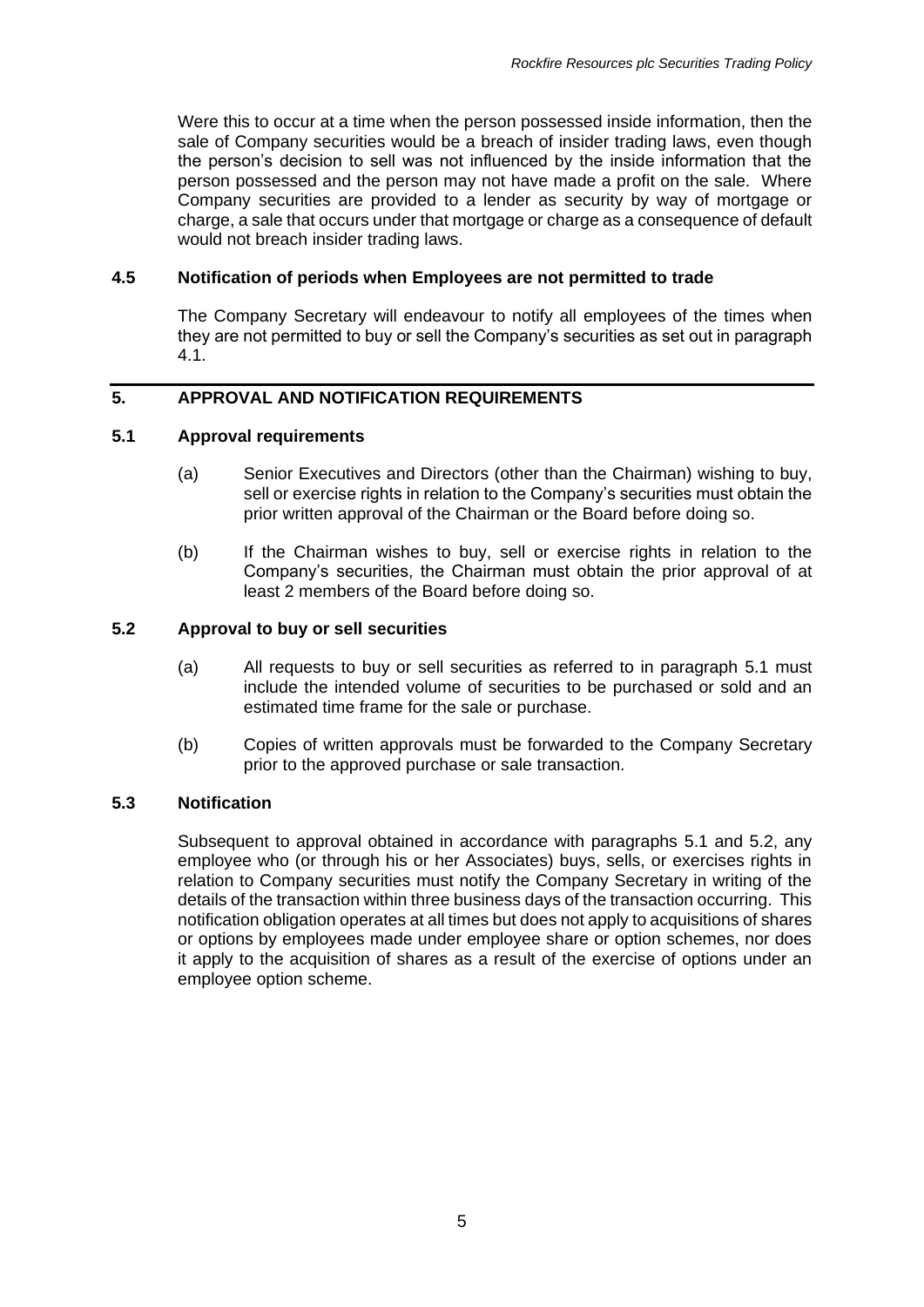# **5.4 Employees sales of securities**

Employees need to be mindful of the market perception associated with any sale of Company securities and possibly the ability of the market to absorb the volume of shares being sold. With this in mind, the management of the sale of any significant volume of Company securities (i.e. a volume that would represent a volume in excess of 10% of the total securities held by the seller prior to the sale, or a volume to be sold that would be in excess of 10% of the average daily traded volume of the shares of the Company on the AIM market for the preceding 20 trading days) by employees needs to be discussed with the Board and the Company's legal advisers prior to the execution of any sale. These discussions need to be documented in the form of a file note, to be retained by the Company Secretary.

# **5.5 Exemption from Closed Periods restrictions due to exceptional circumstance**

Employees who are not in possession of inside information in relation to the Company, may be given clearance by the Managing Director (or in the case of the Managing Director by at least 2 other members of the Board) to sell or otherwise dispose of Company securities in a Closed Period where the person is in severe financial hardship or where there are exceptional circumstances as set out in this policy.

### **5.6 Severe financial hardship or exceptional circumstances**

The determination of whether an employee is in severe financial hardship will be made by the Managing Director (or in the case of the Managing Director by all other members of the Board).

A financial hardship or exceptional circumstances determination can only be made by examining all of the facts and if necessary, obtaining independent verification of the facts.

### **5.7 Financial hardship**

Employees may be in severe financial hardship if they have a pressing financial commitment that cannot be satisfied other than by selling the securities of the Company.

In the interests of an expedient and informed determination by the Managing Director (or all other members of the Board as the context requires), any application for an exemption allowing the sale of Company securities in a Closed Period based on financial hardship must be made in writing stating all of the facts and be accompanied by copies of relevant supporting documentation, including contact details of the person's accountant, bank and other such independent institutions (where applicable).

Any exemption, if issued, will be in writing and shall contain a specified time period during which the sale of securities can be made.

### **5.8 Exceptional circumstances**

Exceptional circumstances may apply to the disposal of Company securities by employees if the person is required by a court order, a court enforceable undertaking for example in a bona fide family settlement, to transfer or sell securities of the Company, or there is some other overriding legal or regulatory requirement to do so.